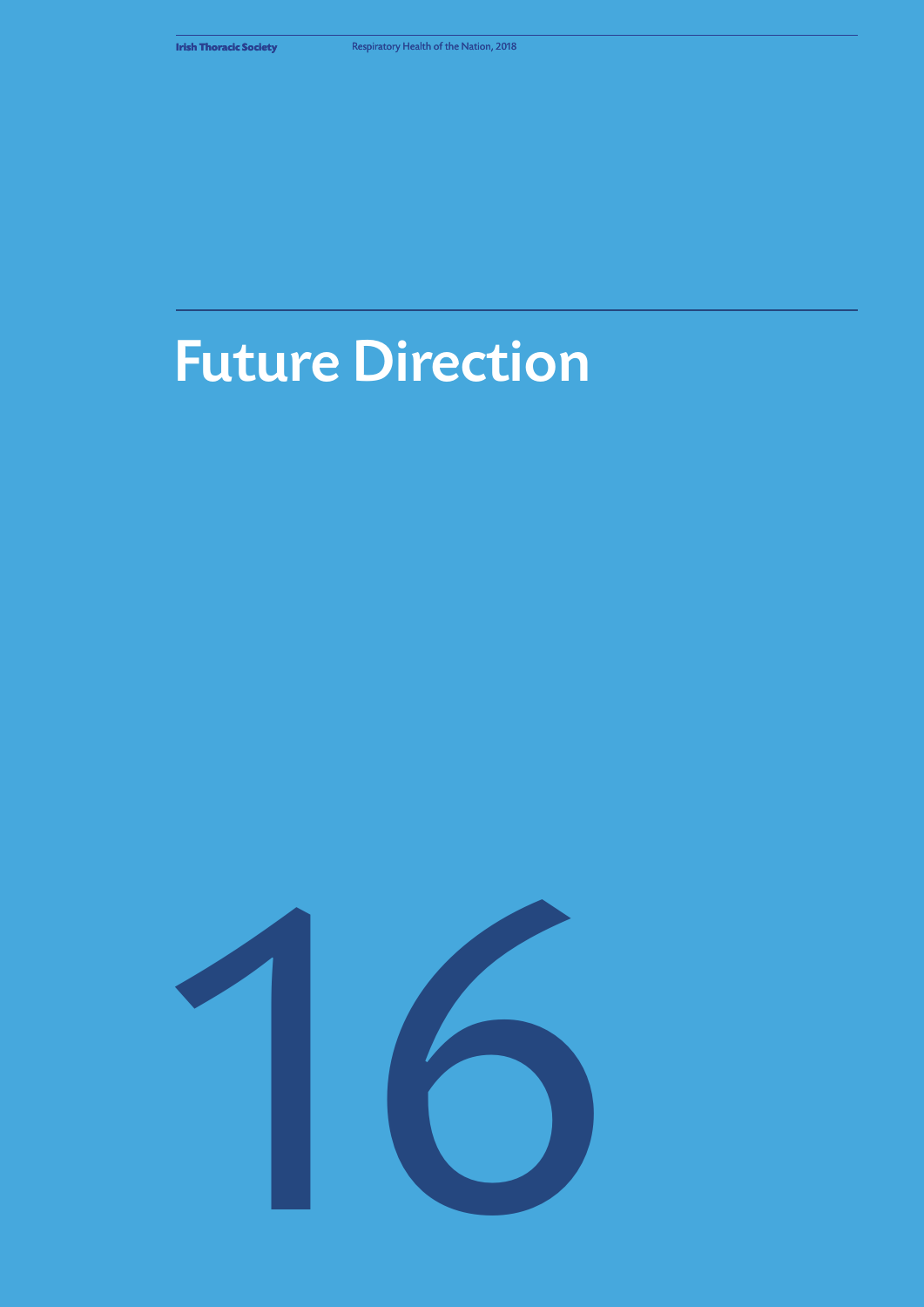Respiratory disease is one of the major health challenges of the 21st century for Ireland. This report outlines the size and the burden of respiratory disease using available national data. It is an under-estimate of that size and burden.

In recent years national strategies for cancer and cardiovascular disease have led to significant improvements in outcomes. For instance, the number of people dying from cardiovascular disease between 2007 and 2016 fell by 7.5%. The number of people dying from respiratory disease over the same period increased by 14.6%. It is time that respiratory disease was put on an equitable footing. The authors hope that the data within this document will be a valuable resource for policy makers, researchers, health care providers and professionals, and the commercial health care sector, as well as patients and patient groups.

# **Awareness and advocacy**

Every breath is as important for life as each heartbeat. Yet, despite the overwhelming burden of respiratory disease in Ireland, there is still a general lack of understanding about the range and impact of respiratory disease.

The onset of many chronic respiratory diseases is slow and insidious unlike the often sudden onset of cardiovascular disease such as heart attacks or strokes. Persistent breathlessness and persistent cough are not normal. Greater public awareness of signs and symptoms of respiratory disease and the importance of presenting earlier to a primary care physician are crucial for improving quality of life and outcomes, and reducing impact on health services. Many patients with COPD currently remain undiagnosed. Additionally, our report highlights that over a quarter of lung cancer patients are diagnosed following an emergency hospital visit. National campaigns to raise awareness of symptoms of lung disease need to be accompanied by improved diagnostic and treatment capacity.

### **Prevention**

There are a range of preventable factors that cause and worsen lung disease. Some, such as smoking, air pollution, obesity and lack of exercise, are shared between cancer, lung and heart disease. Social inequality is linked to a higher proportion of deaths from respiratory disease than any other disease group. Therefore a focus on prevention and improved diagnosis and management of respiratory disease amongst marginalised and vulnerable groups should be a key consideration in the government's commitment to reducing inequality.

We commend Ireland's leadership in implementing anti-tobacco legislation, however more needs to be

done, especially in view of the continuing challenge posed by the tobacco industry. Smoking remains the most common cause of the two biggest lung disease killers (COPD and lung cancer), and a factor in worsening many other conditions. Public health strategies should continue to target reductions in tobacco smoking, particularly in disadvantaged groups, while limiting the numbers of children and young adults who begin to smoke.

Air quality, both indoor and outdoor, is a major respiratory health issue. In line with WHO standards, it should be an integral part of cross government transport, industrial and energy policies.

Factors in childhood such as obesity and poor nutrition, exposure to smoke (including during pregnancy), poor social and living conditions and inadequately managed respiratory conditions, all impact on the child and their respiratory health as adults.

With respect to protection against respiratory disease, 95% coverage for childhood vaccinations in all populations should be achieved. All antenatal mothers should be offered both pertussis and influenza vaccination. All those aged over 65 years should be offered both pneumococcal and annual influenza vaccination. Patients with chronic respiratory disease (i.e. attending health services) should be offered both pneumococcal and annual influenza vaccination.

We support strengthening immunisation programmes to maximise uptake of vaccination in children, the elderly and other at risk groups, which would help to further reduce the incidence of preventable respiratory infections in Ireland.

Currently, the only population based screening programme for respiratory disease in Ireland is for cystic fibrosis. The authors of the recent NELSON trial which examined screening for lung cancer recommend that EU countries work together to develop lung cancer screening guidelines in order to help member states implement a comprehensive screening programme for high risk people. Internationally, work is ongoing to identify screening approaches to detect COPD. WHO recommendations exist for screening for alpha-1 antitrypsin deficiency.

# **Clinical care**

This report highlights the burden of respiratory disease on Irish hospitals. For this to be addressed, the focus needs to move to supporting patient centred care at primary care level, with a multidisciplinary approach, harnessing the expertise of the allied health professionals. Primary care physicians need access to pulmonary function tests and improved access to community outreach, pulmonary rehabilitation and timely access to specialist respiratory expertise when required. This also applies in the acute setting.